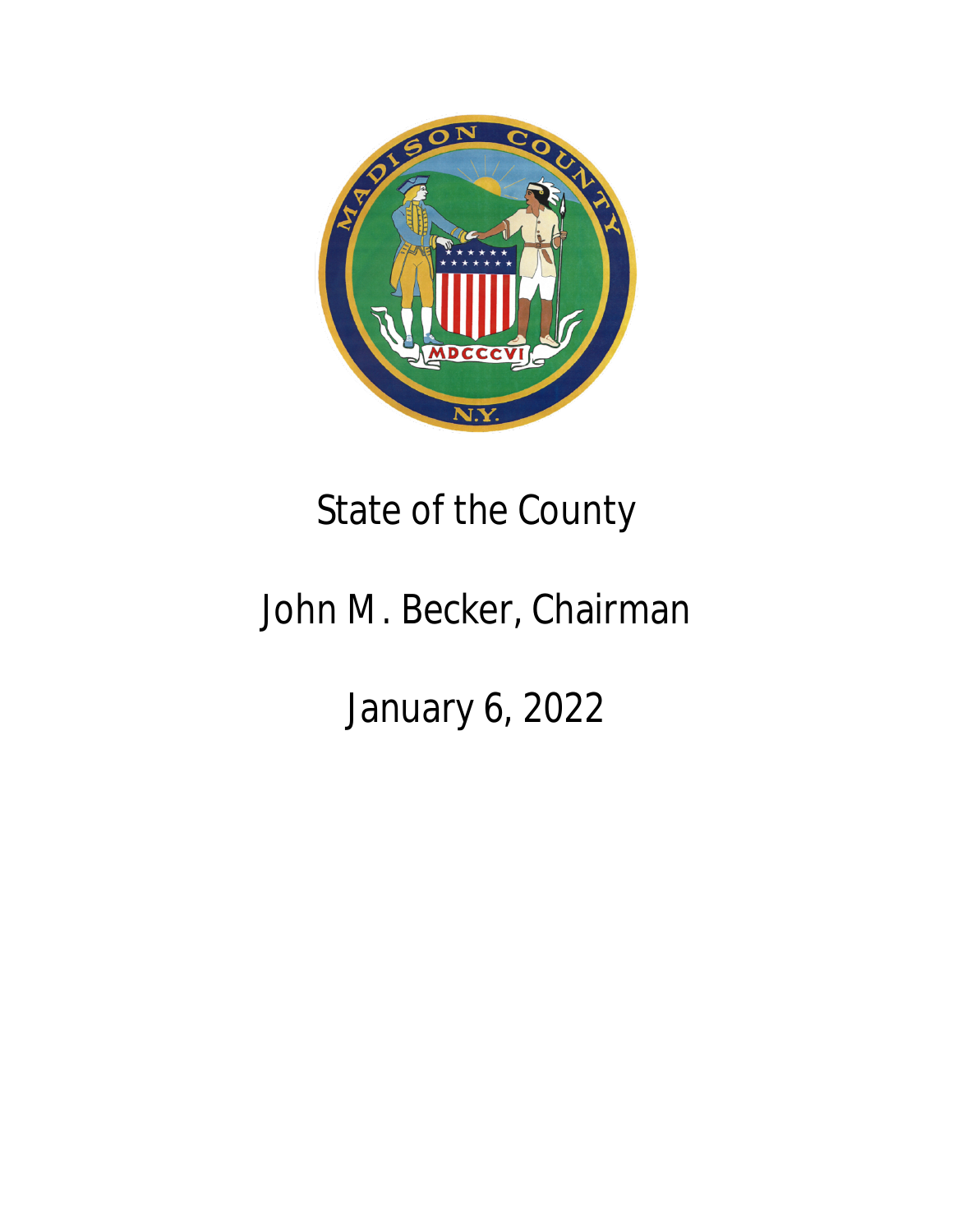Good Morning. As I wrote this year's State of the County, I pondered all that happened in the past year in Madison County, N.Y.

For the time being, our County is in excellent shape financially. However, as a collective Board, we need to contemplate where the County, our respective Towns, and districts will be by the end of this decade. What does 2030 look like, what changes are coming our way? By 2030, many, many things will change. Are there areas where we can consolidate and improve?

As I said in my very first state of the County address, if you do not like change, then go home and hide under the bed. But, more on that later, first I want to focus on some of our great accomplishments over the past year.

COVID-19 has been a game changer for all of us, not only in our political careers, but personally as well. Yes our positive cases are up but thankfully, Madison County has the lowest positivity rate in Central New York and in comparison to those Counties that to took a hard line approach to enforcing the mask mandate. We continue to encourage our residents to be smart, stay safe and healthy. There are a myriad of brain boggling statements coming from the Federal Government, as well as New York State. We as a County have to control our own future. The State and Federal Government cannot because they do not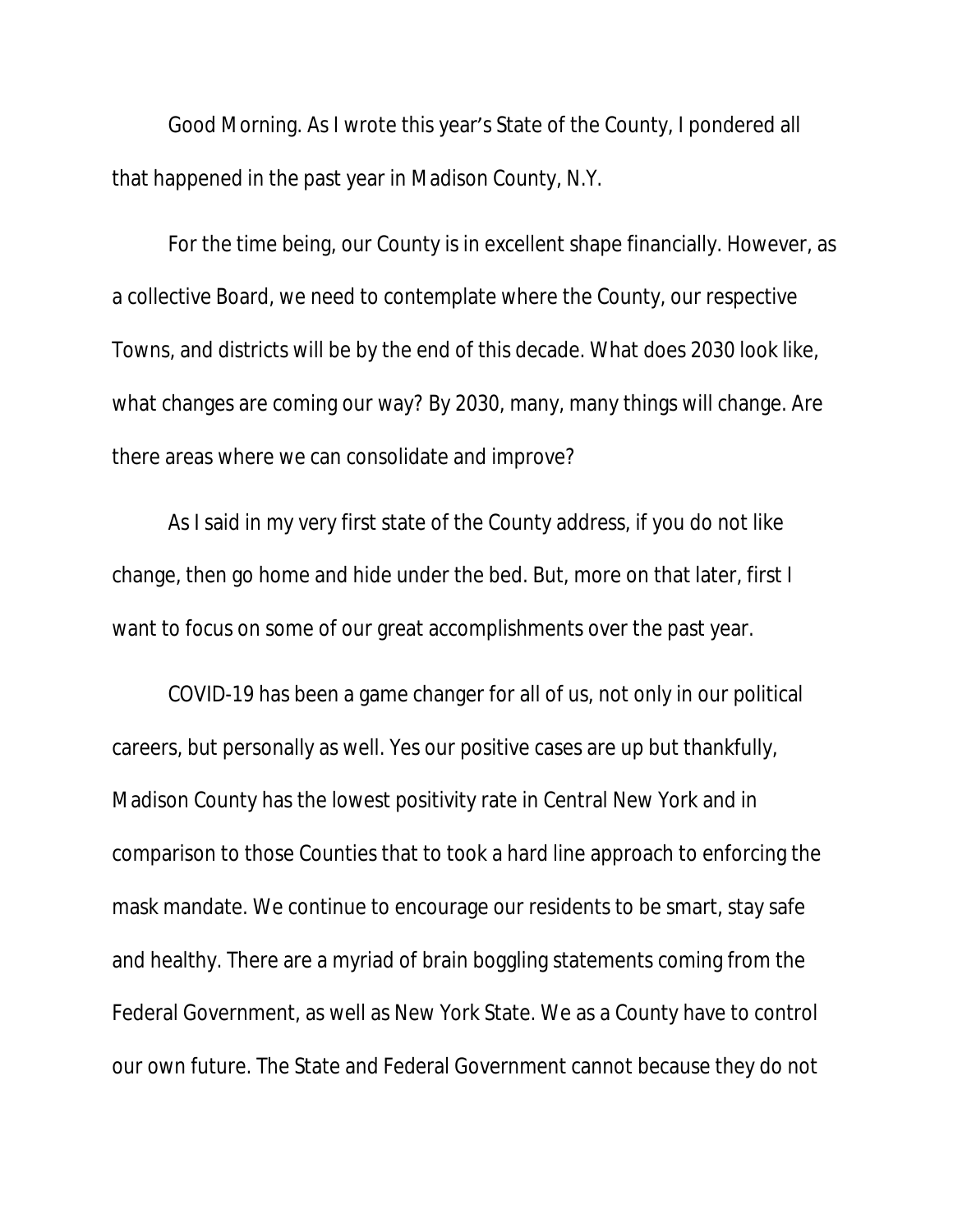understand Local Government. We were the first in NYS to recognize that COVID-19 has played a significant role in our constituent's everyday lives and their mental health. That is why I asked the Board to fund a Mental Health assessment for our County and its residents.

Over the past year, a Mental Health Task Force was assembled to take a look at what the main issues are in our constituent's lives and what can be addressed to help mitigate the damage caused by COVID-19. The Task Force spent several months engaging in a range of activities to understand the mental health needs of our residents. This included interviewing County leaders, Community leaders and local experts, as well as reviewing a range of recent reports and data sources. The Task Force also sent out a range of surveys to members of the community including teachers, the senior population, as well as the general population. After gathering and reviewing all of the data, the Mental Health Task Force recognized that there are a number of priorities, needs and corresponding strategies that have emerged that will contribute to the wellness and wellbeing of Madison County residents. The Task Force has compiled the results of this assessment and the outcome will be presented at the February board meeting. This study is important in so many ways to our community and it will help us see what we can do to resolve the issues at hand. I am looking forward to hearing the results of the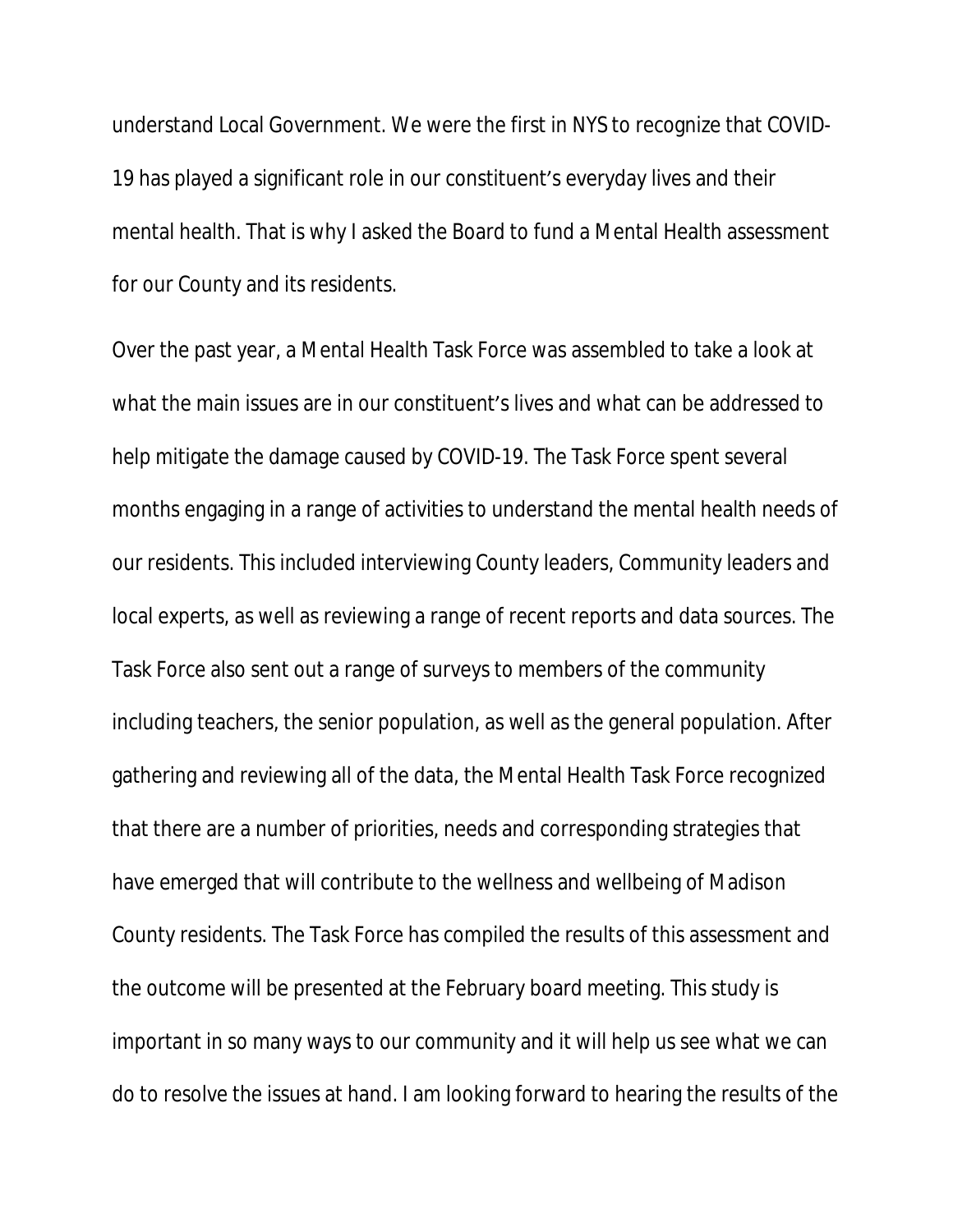study that was performed this past year so we can begin to take action and help our constituents get through this.

While here at Madison County we are looking out for the mental health of our community, a bigger question needs to be raised and dealt with on a higher level, that is what do we do to get people away from their TV's and the 24 hour news cycle, or the misinformation being spread by social media. Both of these institutions should be held at a higher standard by the State and Federal Governments. The hearing recently done by the senate about the effects of social media on the mental health of our children is a start, but more needs to be done. Historically in our society, we promote the importance of physical wellbeing more than mental wellbeing. You hear about getting your yearly physical, mammogram or colonoscopy. We don't always hear "have you checked in with yourself today?" or "it's ok to have a bad day". Things are improving but focusing on mental wellbeing is still considered taboo. Mental Health is as important or even more important as a society and wellbeing of a community.

In 2021, we moved forward with several big infrastructure projects. The New Highway facility in Eaton was completed. This state of the art facility will better serve the southern part of our community. It is not only functional and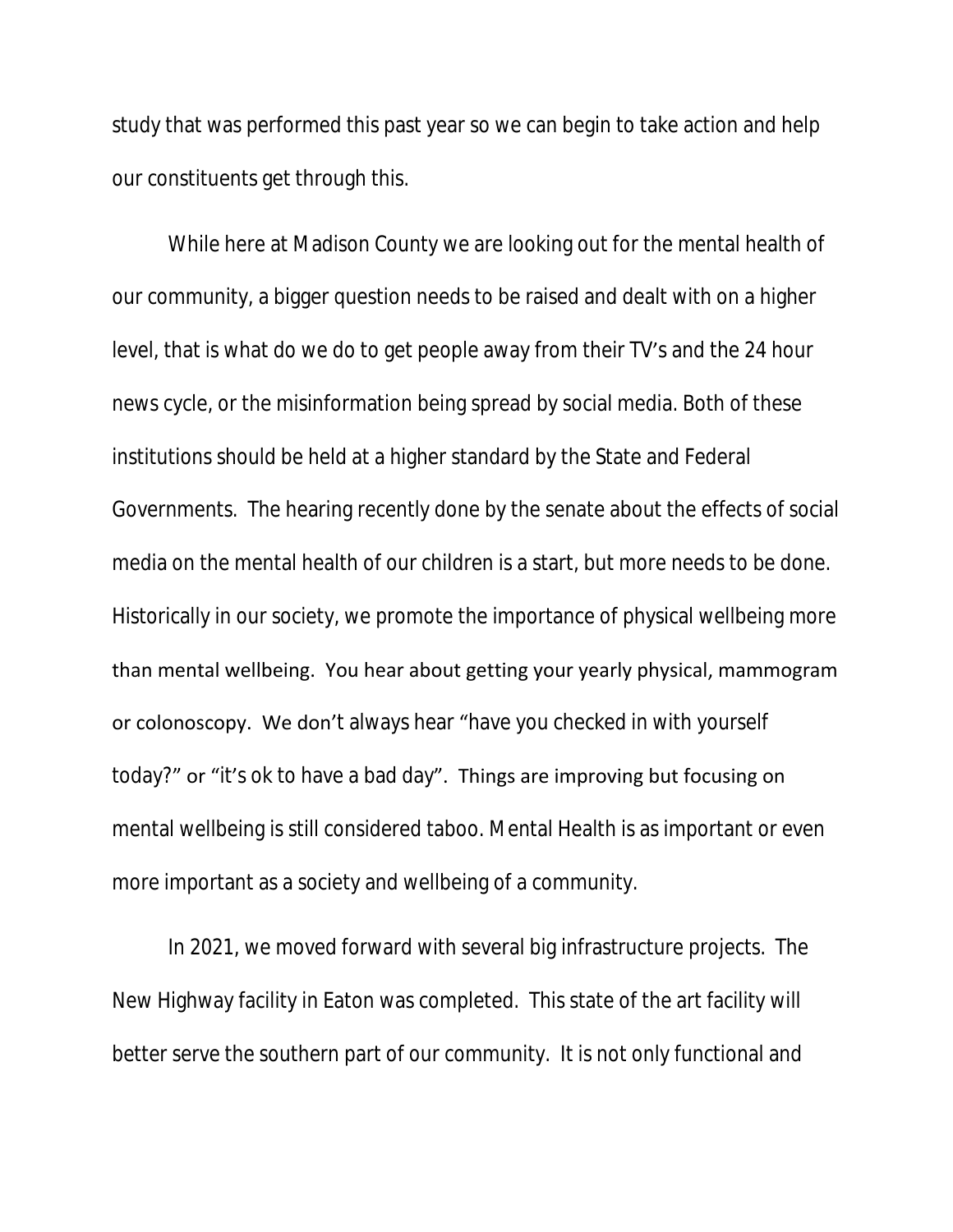looks great, but it incorporates green energy and is a safer and better working environment for our employees.

In 2021, we also completed the Clockville Water District No. 1 project to provide municipal water and fire protection to Town of Lincoln and Town of Lenox residents that currently experience excessive water hardness, odorous water, and water quality/quantity issues in their existing private wells. The \$2.68M project installed 24,000 linear feet (LF) of 8-inch ductile iron water main, 176 residential water services, 44 hydrant assemblies, and two (2) connections to existing Onondaga County Water Authority (OCWA) infrastructure. Municipal water is supplied by OCWA who also operate and maintain the system via lease agreement. The project was deemed substantially complete in November 2021.

Madison County was one of two New York State Counties to receive the USDA ReConnect Grant. This \$10.1 million award will bring high-speed internet to some of our most rural areas, while at the same time set up infrastructure for a major competitor to better serve residents. In 2022, we will hit the ground running on this project and expect to see significant progress. Broadband access will only make Madison County stronger, more accessible, and help us move toward the future.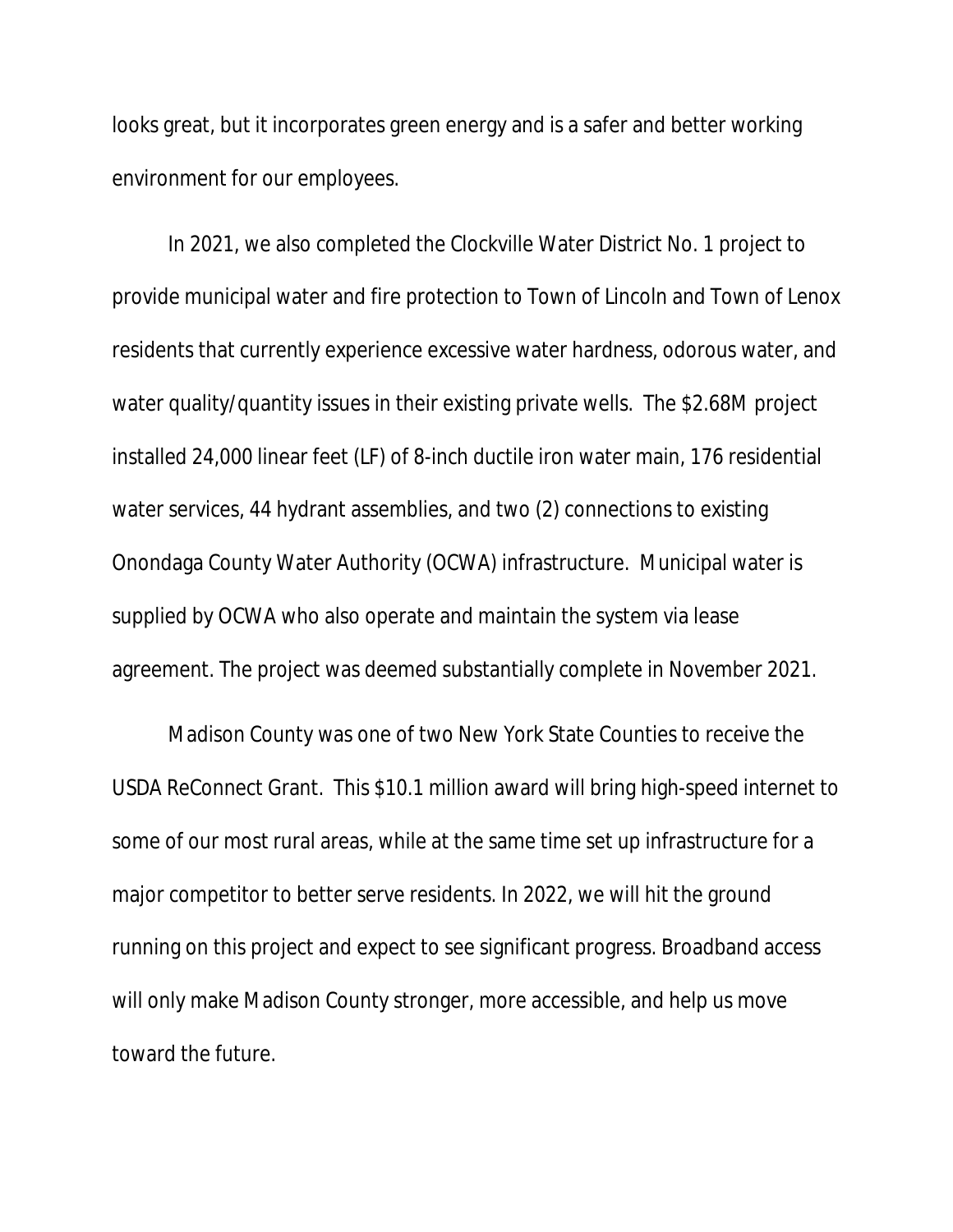Not only were we facing the pandemic in 2021, but also seeing and dealing with the results of Bail Reform. As said by former President Ronald Regan, "We must reject the idea that every time a law is broken that society is guilty rather than the lawbreaker. It is time to restore the American precept that each individual is accountable for their own actions"

District Attorney William Gabor's Office successfully prosecuted several drug and alcohol related fatalities, as well as the only murder case in 2021, which were all met with a guilty verdict. This was all done while battling discovery reform, and the very poorly crafted Bail Reform created by our State Legislature. My hope for our District Attorney's Office, Probation Office and the Sheriff's Office, as well as our community, is that in 2022 the New York State Legislature takes another look at that legislation and how poorly it was crafted.

In our Sheriff's Office, consolidation has already begun with the implementation of centralized arraignment and consolidating the southern resources at the Brown Road Site "Highway Garage". In 2021, the Sheriff's Office added 4 more School Resource Officers. In total, Madison County has 9 officers covering 6 of our school districts. The Sheriff's Office Civil Division for the first time received accreditation from the New York State's Sheriff's Association. Now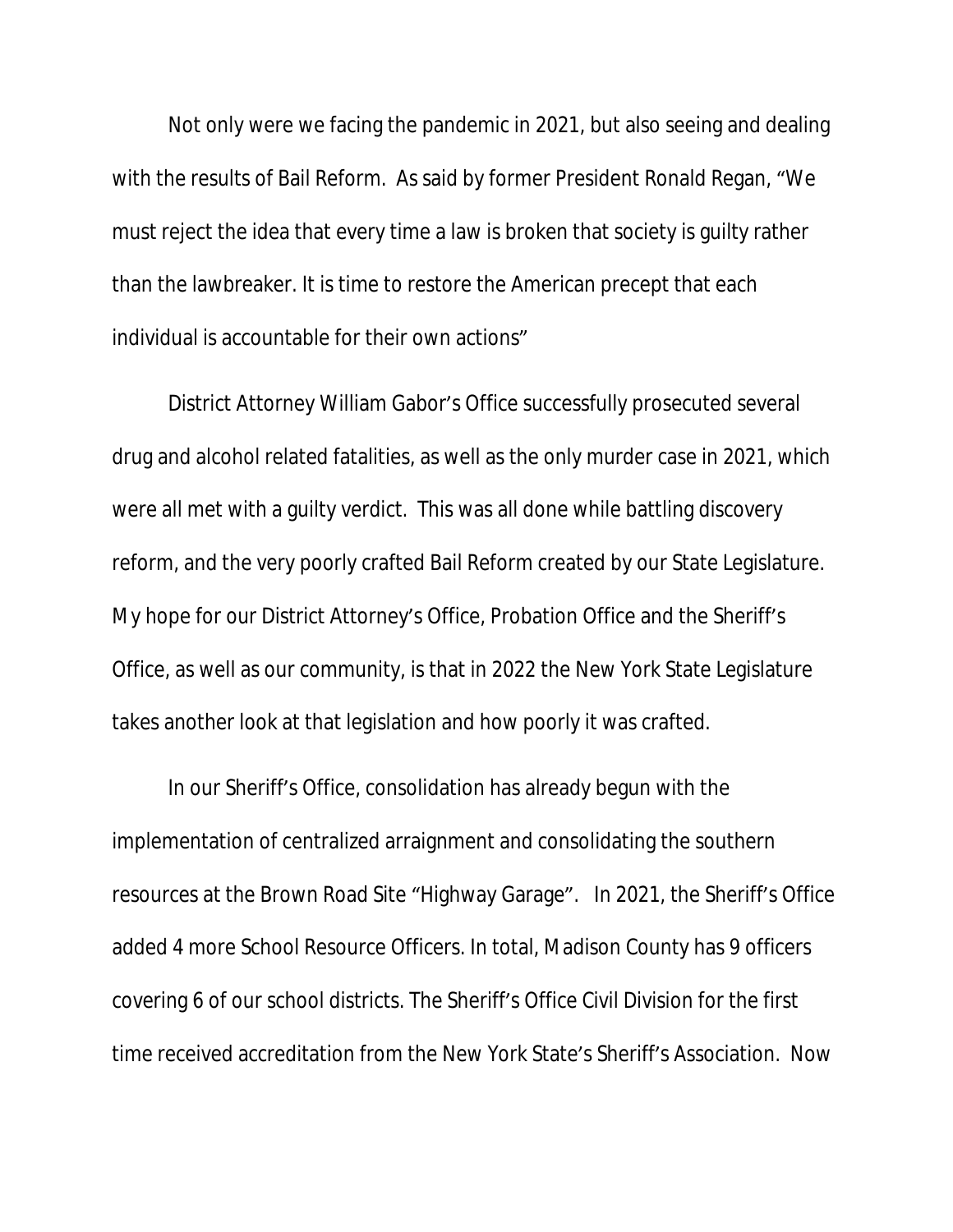the Corrections, Criminal and Civil Divisions all are accredited. Body cameras were approved at the end of 2021 and are set to be implemented in first half of 2022. I would like to thank Sheriff Todd Hood and his staff for working to shorten the Pistol Permit Process turnaround time to just a matter of three months from start to finish. Thank you to all of our Sheriff staff for what you do day in and day out to keep our community safe. I know it has not been easy with legislation like Bail Reform and other social issues. Please know that we appreciate all you do for us here at Madison County.

Madison County Clerk, Michael Keville and his staff worked hard over the past few years to improve electronic submissions of land and court documents, allowing us to do more in less time. The total number of documents recorded in the Clerk's Office in 2021 increased 22% over 2019 totals. As a result, recording fee revenues increased 31% from \$471,000 to \$620,000. Also, the new Records Management Coordinator assisted several departments with the disposition of more than 500 banker's boxes of records that were ready for disposal based on the NYS Records Retention Schedule. This year he will work to improve our records system even more with digitization and a new centralized filing system. In the DMV, the year started with rain, snow or shine curb-side pick-up service in an effort to increase the amount of auto-dealership transactions in the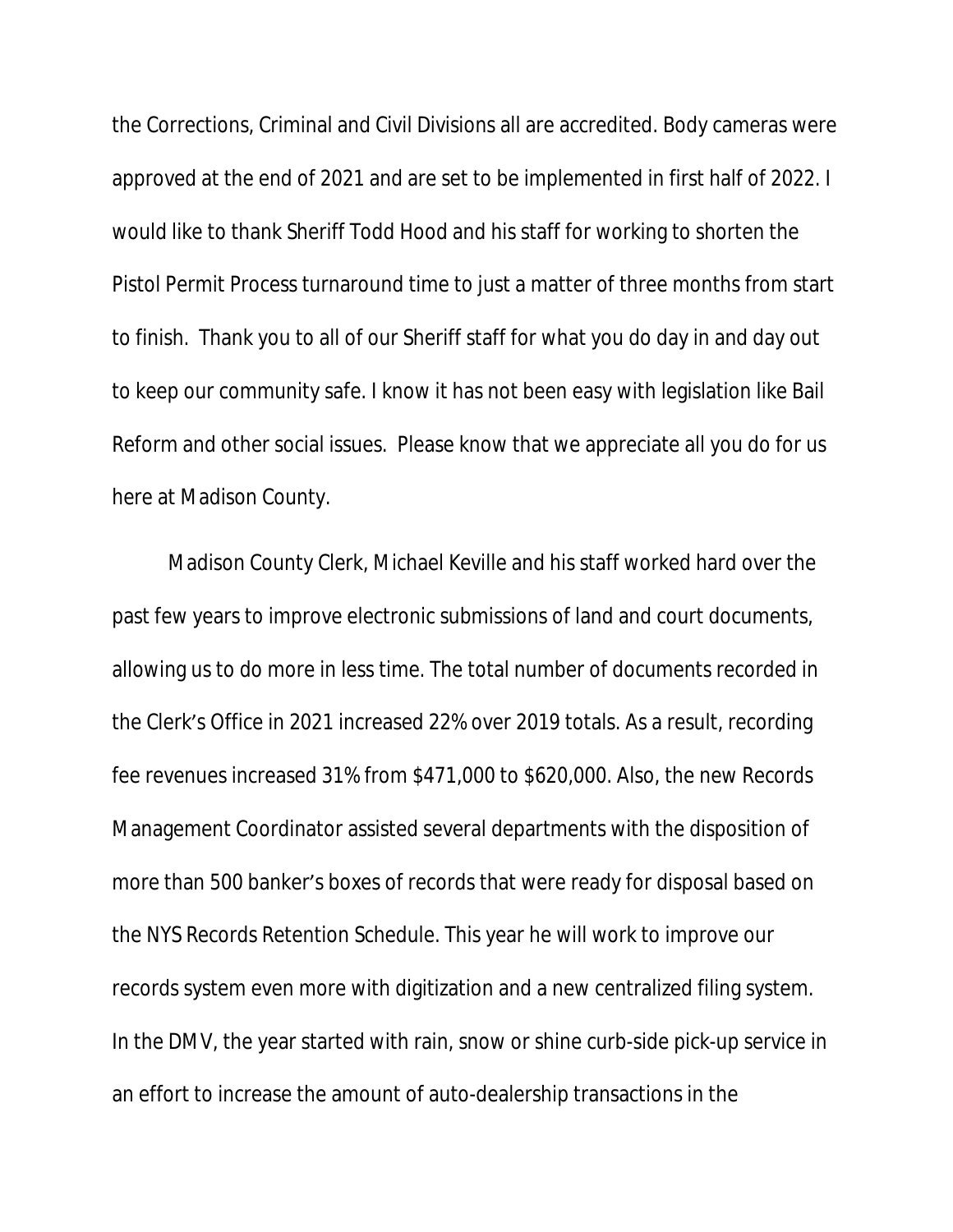Wampsville Office. As dozens of new dealerships from Onondaga County began to utilize our office, the bottom line to the County increased by over 20% beyond the 2019 figures. This netted the County \$1,650,000, the highest total to date. The higher revenue figures, combined with more than \$700,000 in mortgage tax collection, helped Madison County offer its tax payers a year with no increase in the property tax levy. The DMV also recently extended their hours to better serve the community.

Also in 2021, with the monies we received from the American Rescue Plan Act, we funded two rounds of a restaurant gift card program called Madison Local Eats. We pumped over \$345,000 of County monies, with matching funds for a total of \$690,000 into our local restaurants, which were severely impacted by the COVID-19 pandemic. This was a wildly successful program, administered by our Public Information Officer, Samantha Field, Planning Director Scott Ingmire, and our Finance department. Hats off to all of them for their hard work.

Madison Local Eats was part of our successful Buy Madison County program that we had put into effect a while ago by my good friend and former Supervisor of Cazenovia, Ralph Monforte. We must continue to remind people to Buy Local and Buy Madison County. I recently read an article on record beef prices across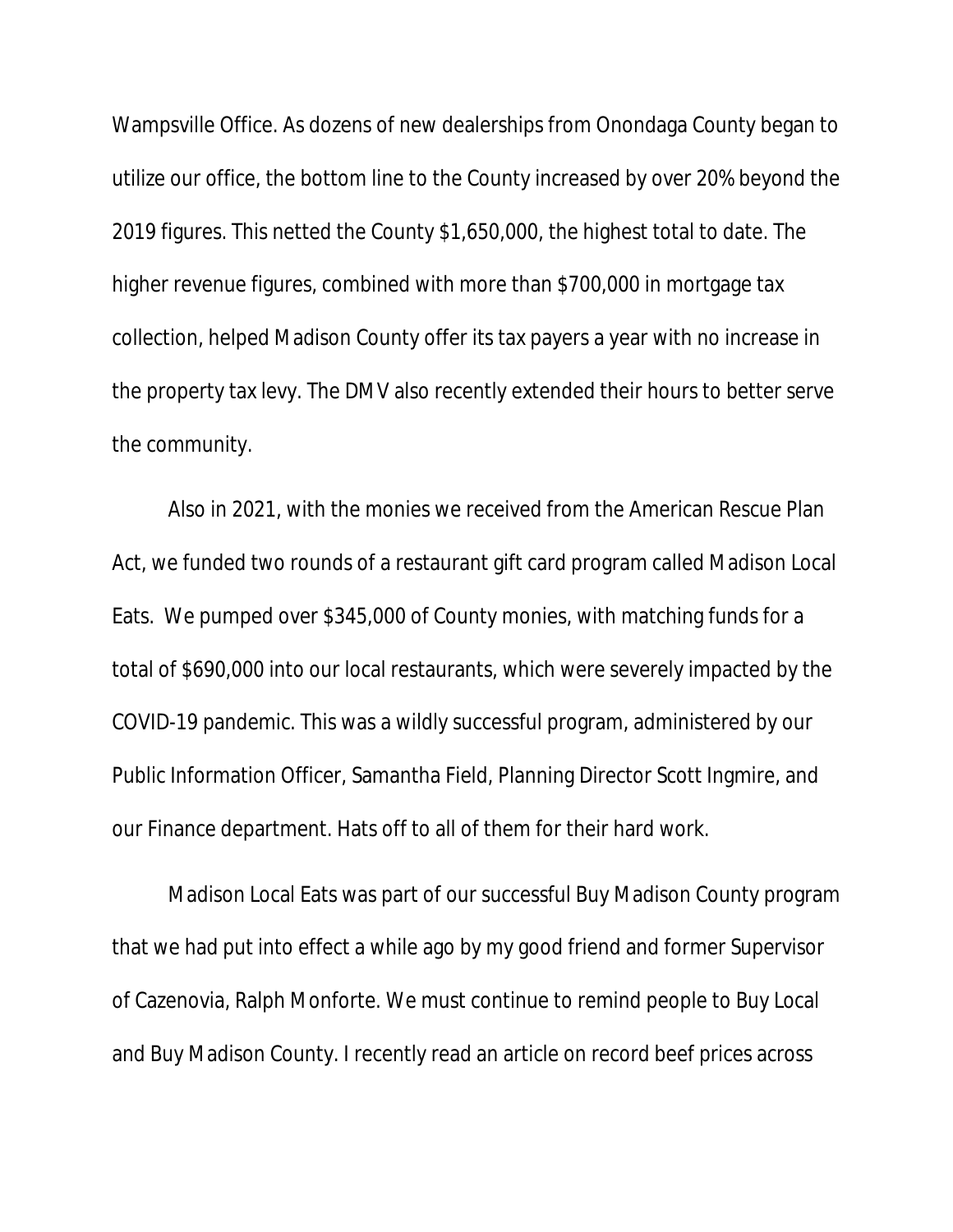the United States, but farmers are not cashing in. The U.S. is consuming more beef than ever, but the farm gate price is not reflecting that. Beef prices have climbed over 1/5 over 2020 but not at the farm. A recent White House analysis found that the top four meatpacker companies Cargill, Tyson Foods Inc., JBS SA, and National Beef Packing Co. control 86% of the market. This same analysis found a 120% jump in the gross profits of these companies since the pandemic began. In response to this, Agriculture Secretary Tom Vilsack said "the Department of Agriculture (USDA) will spend the \$1 billion of ARPA funds to expand the independent meat processing sector, including funds for financing grants, guaranteed loans, and worker training". This issue is not only being seen in our beef industry but also with the dairy industry and all the rest of our food stocks. Ask yourselves, what will happen when the wealthy own all of the land and your food is controlled by three or four big corporations? The Federal Government needs to act now, and break up these large multi-billion dollar corporations and billionaires. As in 1900, again the federal government needs to do something. It is time to support our small farmers and food producers again. "Capitalism without competition isn't capitalism. It's exploitation."

That is why I am asking for the Board to approve 1 million dollars of ARPA monies for our Buy Local campaign. This will be used to create a grant for local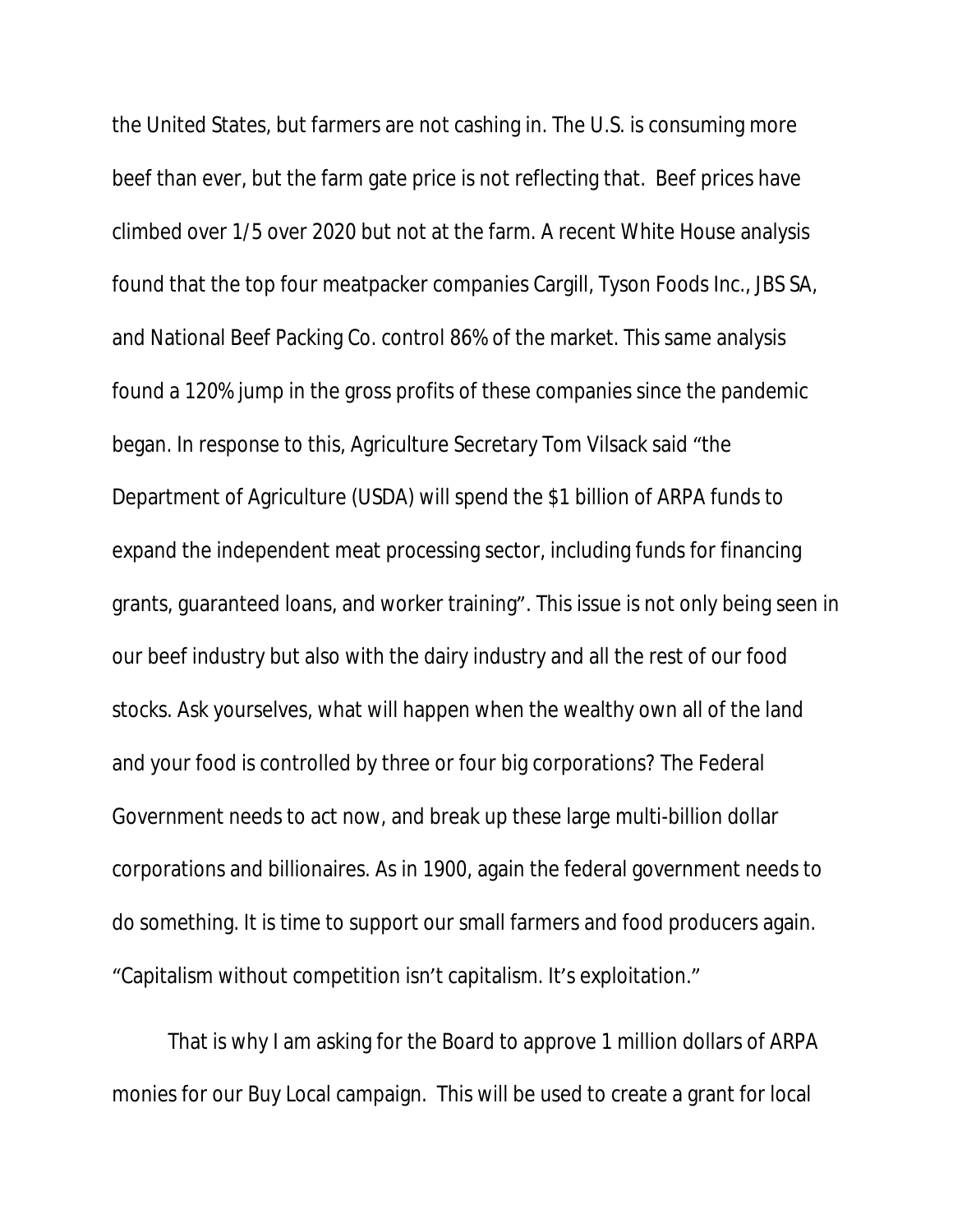producers and retailers to be able to apply for funds for advertising and promotion of their products.

Promoting our local farmers and local food producers is only one way to protect our County. We also need to protect the farmland. In Upstate NY, we are taking good farm land and covering it with solar panels. We have a growing population that needs to be fed. Where will our food come from when our land is covered with panels for the sole purpose of generating electricity to power New York City? We need to find a solution that includes protecting our valuable farm land and providing green energy that stays here.

Another challenge we face this year is our landfill. Economics of scale is in effect here also. We run one of the smallest landfills in New York State. Our recycling program costs the county taxpayers about 1 million dollars last year, recouping only about 40% of that. Markets have changed, recyclables are not as lucrative as they once were and equipment costs more and more. Recently, we purchased a bulldozer for half a million dollars only to be worn out in 10 years. We have initiated a study to look at the feasibility of our landfill and expect that to come back in late 2022 for a decision to be made in 2023.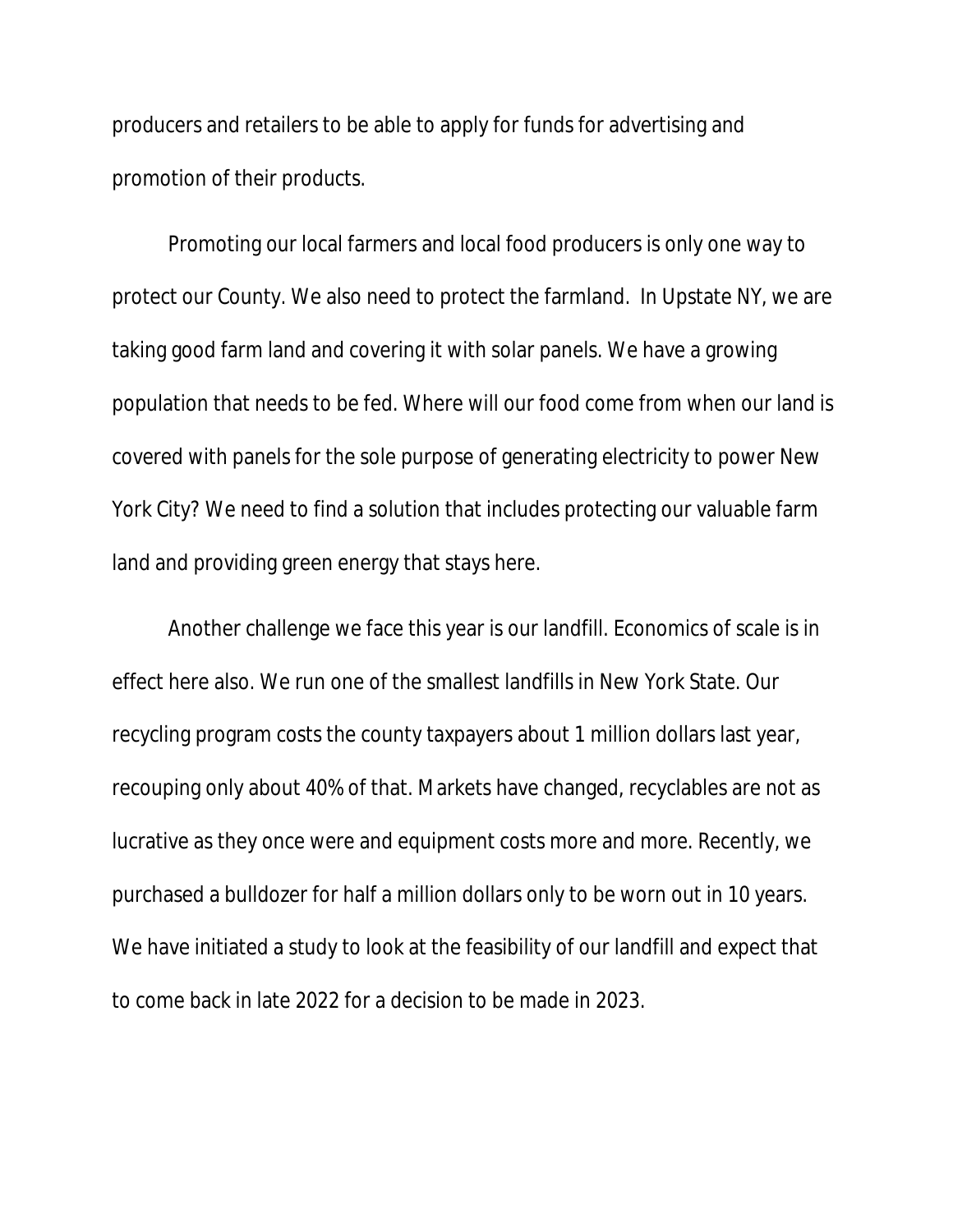Our challenges at the landfill bring me back to consolidation. By 2030, to be efficient while staying a cutting edge county, we will have to look at and implement county wide assessment, tax collection, codes, and animal control. The big three will be Ambulance consolidation, as well as Fire Department consolidation into County wide districts, the final consolidation will have to be Townships. I know some people are flipping out by my statements. But these things need to happen. They are inevitable, so we should start the process now. It is very understandable that the individual identity of our Towns, of our Fire Departments, are engrained in the very fiber of who we are. It will not be easy to let go. However, economics dictate that it is just not sustainable. As NYS and their infinite wisdom pushes more and more regulations down to the localities and costs rise, volunteerism wanes and it is just unsustainable. Ten years ago, a fire truck would cost about \$400,000. Now, the same truck costs over \$600,000 and the same goes for Highway trucks, ambulances, etc. I am also asking the Board to fund a study of the costs and efficiency of consolidations. Some cynics will call this an attempted takeover, but it's not. It is good business practices, and along with what NYS is doing to our localities, we better be ready.